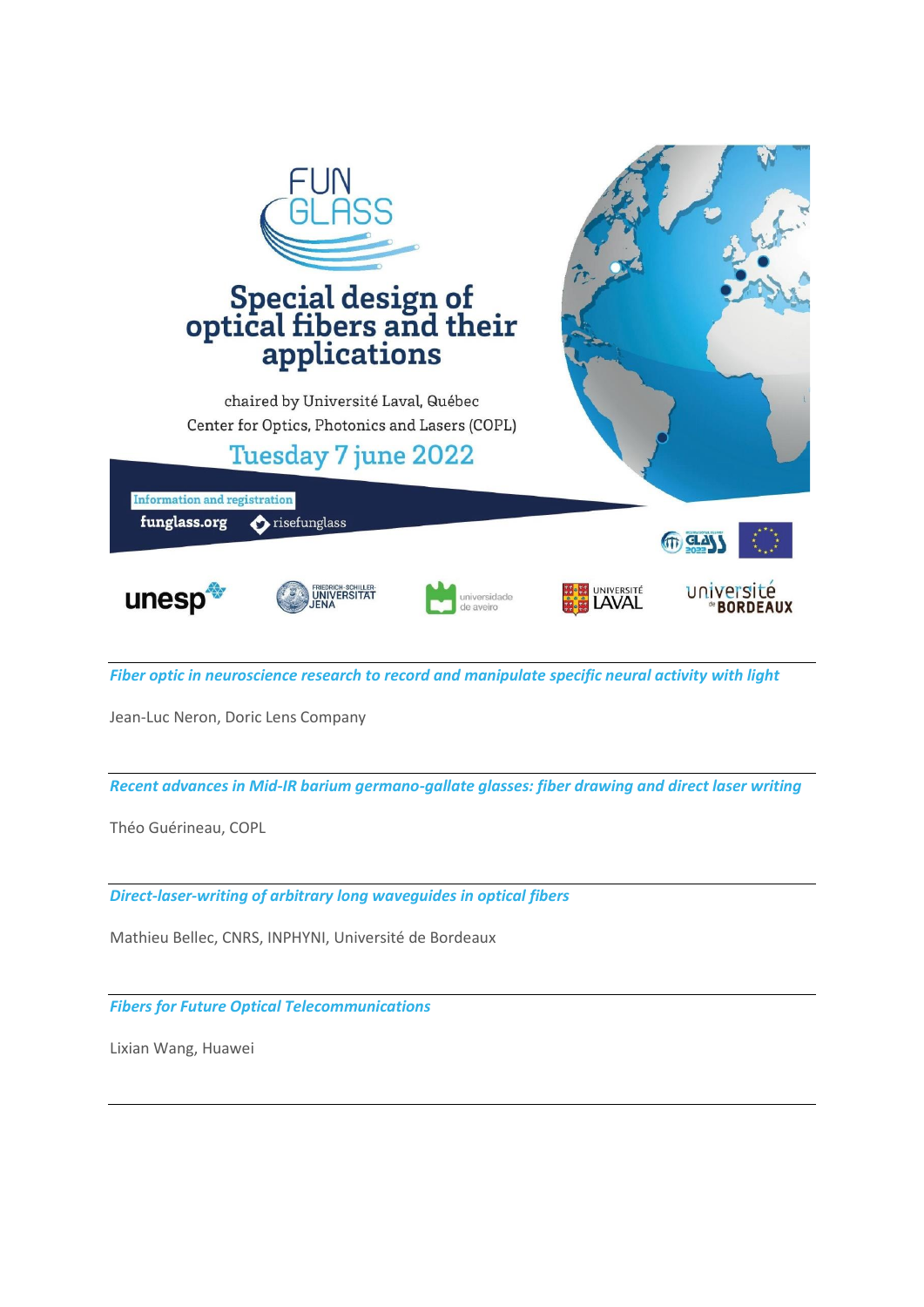# applications"

### **Jean-Luc Neron, "Fiber optic in neuroscience research to record and manipulate specific neural activity light", Doric Lens Company**

### **ABSTRACT**

In the last two decades, neuroscience research did important advances in the development of new sensor that use light to control or monitor neurons activity with techniques like optogenetics, fluorescence imaging of neuronal activity, ... The main advantage of using optical sensor is the ability to modify only a specific population of cells to make them sensitive to a light stimulation. This allows tailored interrogation and manipulation of neural circuits.

Neuroscientists try to understand how a specific behavior is related to brain activity, or how the interconnections between different neurons populations work to better understand the mechanisms underlying different pathologies as Alzheimer, Parkinson, chronic pain, drug addictions or other and have strategy to cure or reduce the evolution of those diseases.

To have an optical access to deep region into a living brain, neuroscientists can use optical fibers or gradient-index imaging relay lens of small diameter, from less than 0.1 to 1.0 mm in diameter. It can be used for acute experiment with head restricted animals, or chronic implant for experiment with freely behaving animals. There are some challenges related to working with optical fibre and freely behaving animals, i.e. maintaining good optical transmission, minimize impact on animal behavior, reduce brain damage while covering large brain areas, ...

Doric Lenses has developed an expertise and a complete range of optical fiber-based solutions for neuroscience research including optical fiber rotary-joints, fiber-coupled light sources for optogenetics, optical fiber cables and implants, as well as different system for fiber-coupled fluorescence recording (fiber-photometry) and miniaturized fluorescence microscopy.

#### **BIO**

**Jean-Luc Neron** *studied physics engineering at Université Laval in 1999-2003, and did a master degree with prof. Michel Piché in 2003-2004 on a new manufacturing technique for micro-lenses array based on thin film deposition process. He started to work in industry in 2004 with Doric Lenses as optical engineer. Since then, he has overseen various development projects, and is now the director of research and development and engineering for Doric Lenses.*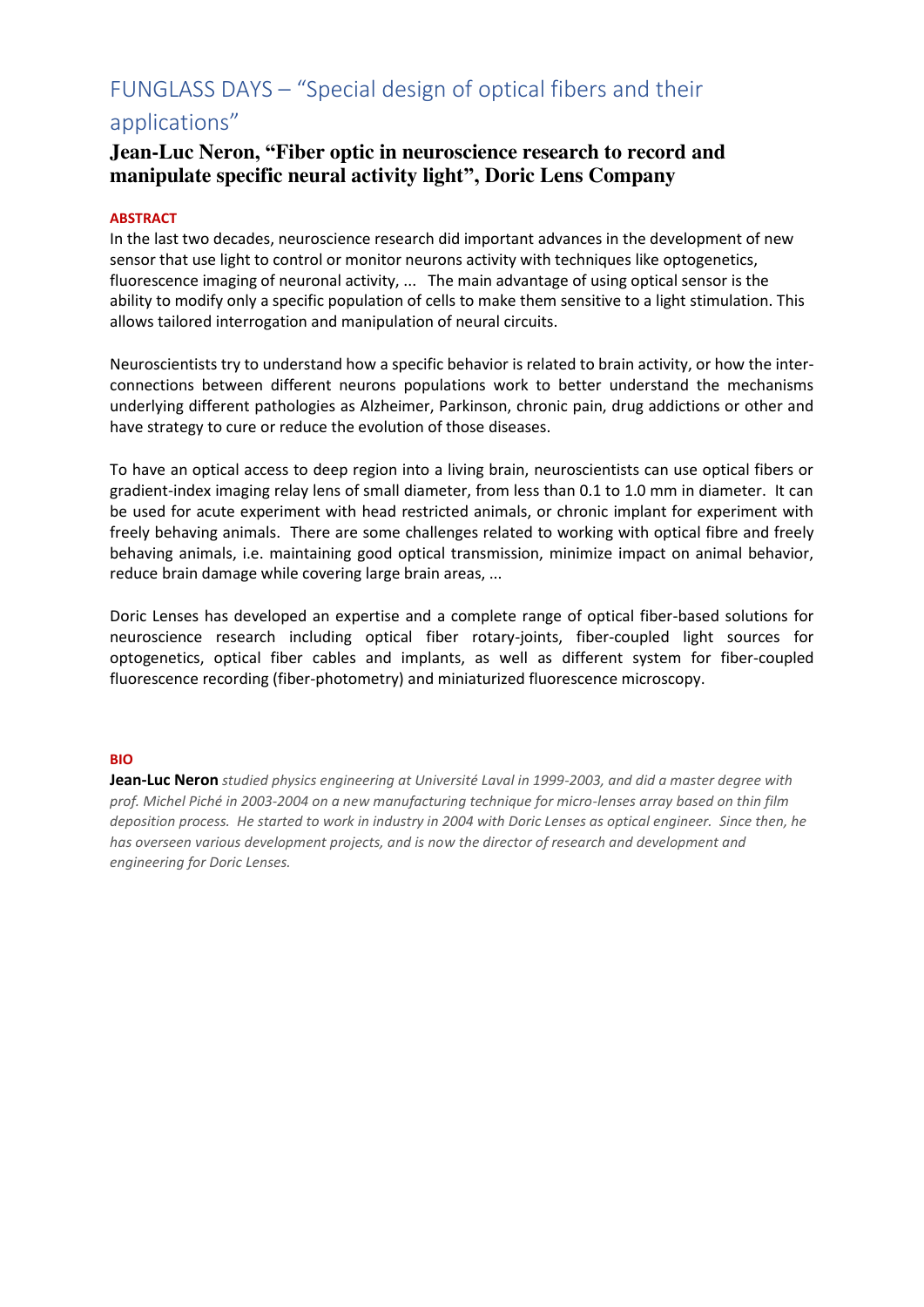### applications"

### **Théo Guérineau, "Recent advances in Mid-IR barium germano-gallate glasses: fiber drawing and direct laser writing", COPL**

**T. Guérineau<sup>1</sup> , J. Lapointe<sup>1</sup> , J. Lafreniere-Greig<sup>1</sup> , F. Calzavara<sup>3</sup> , S. Morency<sup>1</sup> , L. Loi<sup>2</sup> , L. Canioni<sup>2</sup> , Y.** Petit<sup>2,3</sup>, R. Vallée<sup>1</sup>, T. Cardinal<sup>3</sup>, Y. Messaddeq<sup>1</sup>.

**<sup>1</sup>Center for Optics, Photonics and Lasers (COPL), Université Laval, Québec, Canada, G1K 7P4** 

**2 CELIA, Université Bordeaux, 351 cours de la Libération, 33405 Talence Cedex, France** 

**3 ICMCB, CNRS UPR9048, Université Bordeaux, 87 av. Dr. Schweitzer, 33608 Pessac cedex, France**

#### **ABSTRACT**

The quest for groundbreaking technologies in integrated optics faces many challenges to achieve efficient and compact photonic systems. To this issue, femtosecond direct laser writing (DLW) in Mid-IR transparent amorphous materials, such as barium-germanium-gallium glasses (BGG), reveals a highpotential approach. By tailoring BGG glass composition and doping, DLW has allowed for controlling the type of photo-structurations embedded inside the glass. In pristine BGG glass, a DLW investigation has been performed in both gallium- and germanium-rich glasses. While no difference in the DLWinduced glass structure modification was reported in both glass families, an extended range of the smooth refractive index modification has been found in the gallate-rich BGG. In silver-doped BGG glasses, two laser-induced modification regimes have been highlighted depending on the glass structure, both based on the photochemistry of Ag+ ions. At low content of non-bridging oxygens (NBO), DLW leads to the formation of micrometric single-track refractive index change with a doubletrack fluorescence. Meanwhile, at high content of NBOs, DLW leads to a double-track fluorescence, followed by nanometric double-track refractive index change. Finally, fiber drawings of built-in-casting core-clade BGG preforms have been demonstrated, emphasizing the high potential of BGG materials for various photonic applications including lab-in-fiber gas detection devices.

#### **BIO**

**Théo Guérineau** *received his Ph.D. degree in Physical chemistry of condensed matter from the University of Bordeaux (Bordeaux, France) in 2020. During his Ph.D. thesis performed at the Institut de Chimie de la Matière Condensée de Bordeaux (ICMCB – CNRS) under the supervision of Prof. Thierry Cardinal and Yannick Petit, he worked on the light-matter interaction and more specifically on the photosensitivity of silver-doped phosphate and heavy-oxide glasses. Then he joined as a postdoctoral researcher the research group of Prof. Younès Messaddeq at Centre d'Optique, Photonique et Laser at the Université Laval (Québec, Canada) in 2020. There he aims at designing, developing and functionalizing heavy-oxide glasses, such as barium germano-gallate glasses, which are great competitors to fluoride glasses, an essential glass family for the mid-infrared applications. Since 2022, he is a postdoctoral excellence fellow of the Sentinel North program, intending to improve our understanding of the northern environment and its impact on humans and their health.*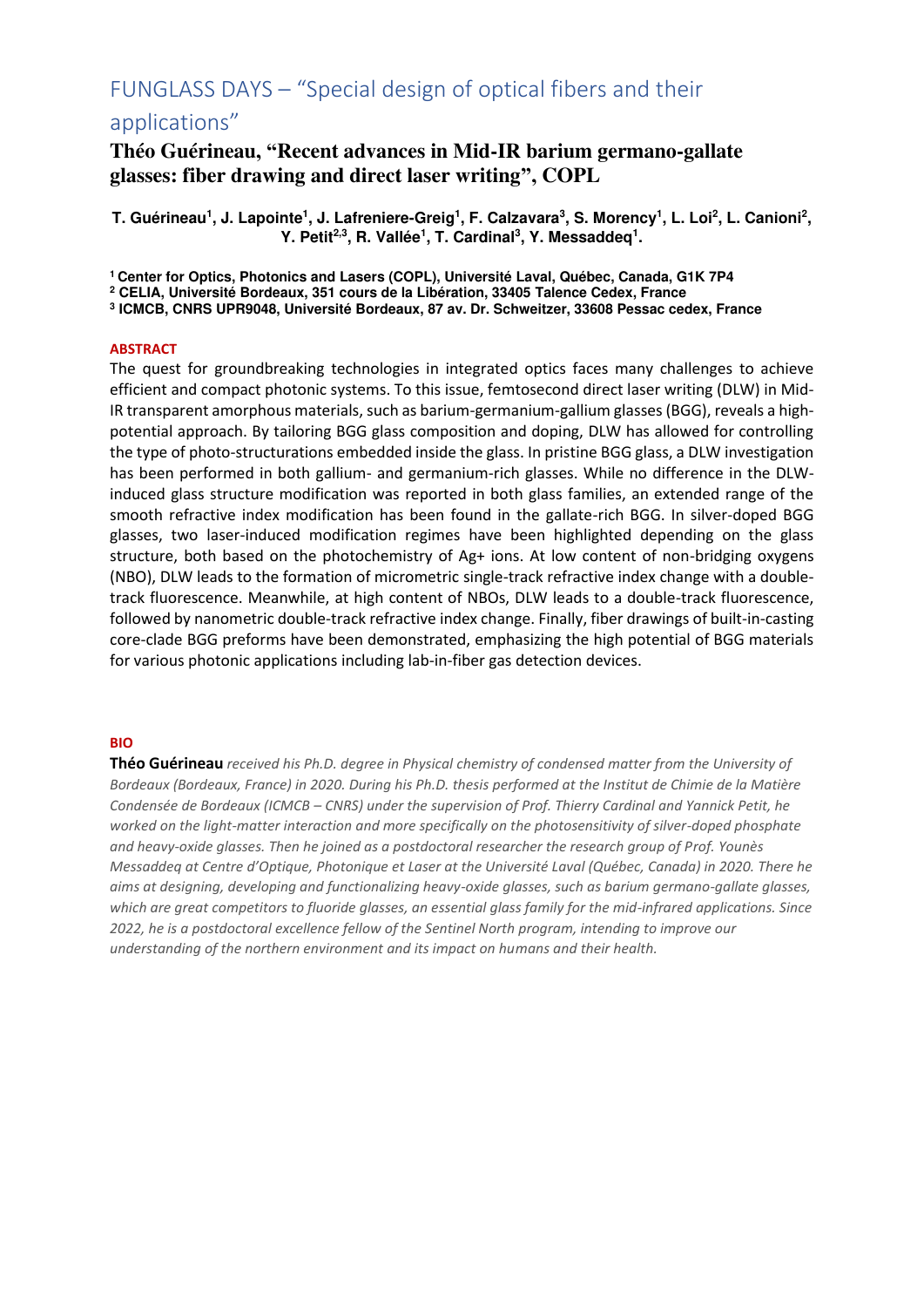### applications"

### **Mathieu Bellec, "Direct-laser-writing of arbitrary long waveguides in optical fibers", CNRS, INPHYNI, Université de Bordeaux**

#### **ABSTRACT**

Direct-laser-writing is a unique tool to change, in a controllable way, the structure and optical properties of transparent materials such as glasses. This versatile technique consists in strongly focusing a femtosecond IR laser within the glass sample in order to, via a nonlinear absorption process, locally modify its refractive index at the microscale. By translating the sample, three-dimensional waveguide-based integrated photonic circuits are now routinely fabricated. Femtosecond lasers are also employed to inscribe small scale photonic components in optical fibers, such as waveguides or fiber Bragg gratings. Motivated by the possibility to write arbitrary long complex arrangement of cores in optical fibers, for advanced light transport and sensing applications, we propose an innovative reelto-reel direct-laser-writing technique.

In a coreless silica fiber, exploiting the phase-mask approach generally used to write FGBs, we fabricated, directly through the coating, ultra-long waveguides (up to 4m). Both the transversal and longitudinal refractive index modifications have been characterized, revealing a very circular cross section with an homogeneous longitudinal distribution. The typical value of the refractive index modifications is about 5x10-3 which makes the waveguide single-mode operating optimally at 1  $\mu$ m. Using a cutback method, the propagation losses of m-long laser-inscribed waveguides have been properly measured to 0.15 dB/cm. Beyond this first demonstration, different optical fibers are now used to improve the waveguiding performances. Preliminary results with Ge-doped and H2-loaded silica fibers combined with a specific scanning scheme during the laser irradiation have shown an optimal operating wavelength in the telecom range.

#### **BIO**

**Matthieu Bellec** *received his PhD from the University of Bordeaux in 2009 for his work on femtosecond laser nanostructuring of bulk silver-doped glasses. From 2010 to 2011, he obtained a postdoctoral position to work on laser filamentation at the Institute of Electronic Structure and Laser (IESL, University of Crete, Greece). Since 2013 he is a CNRS researcher at the Institut de Physique de Nice (INPHYNI, Université Côte d'Azur, France) where he is conducted a research activity on photonics in laser-structured complex media. From 2019 to 2021, he has been affiliated to the Centre Lasers Intenses et Applications (CELIA, Université de Bordeaux, France) and visiting researcher at the Centre d'Optique Photonique et Laser (COPL, Université Laval, Québec).*